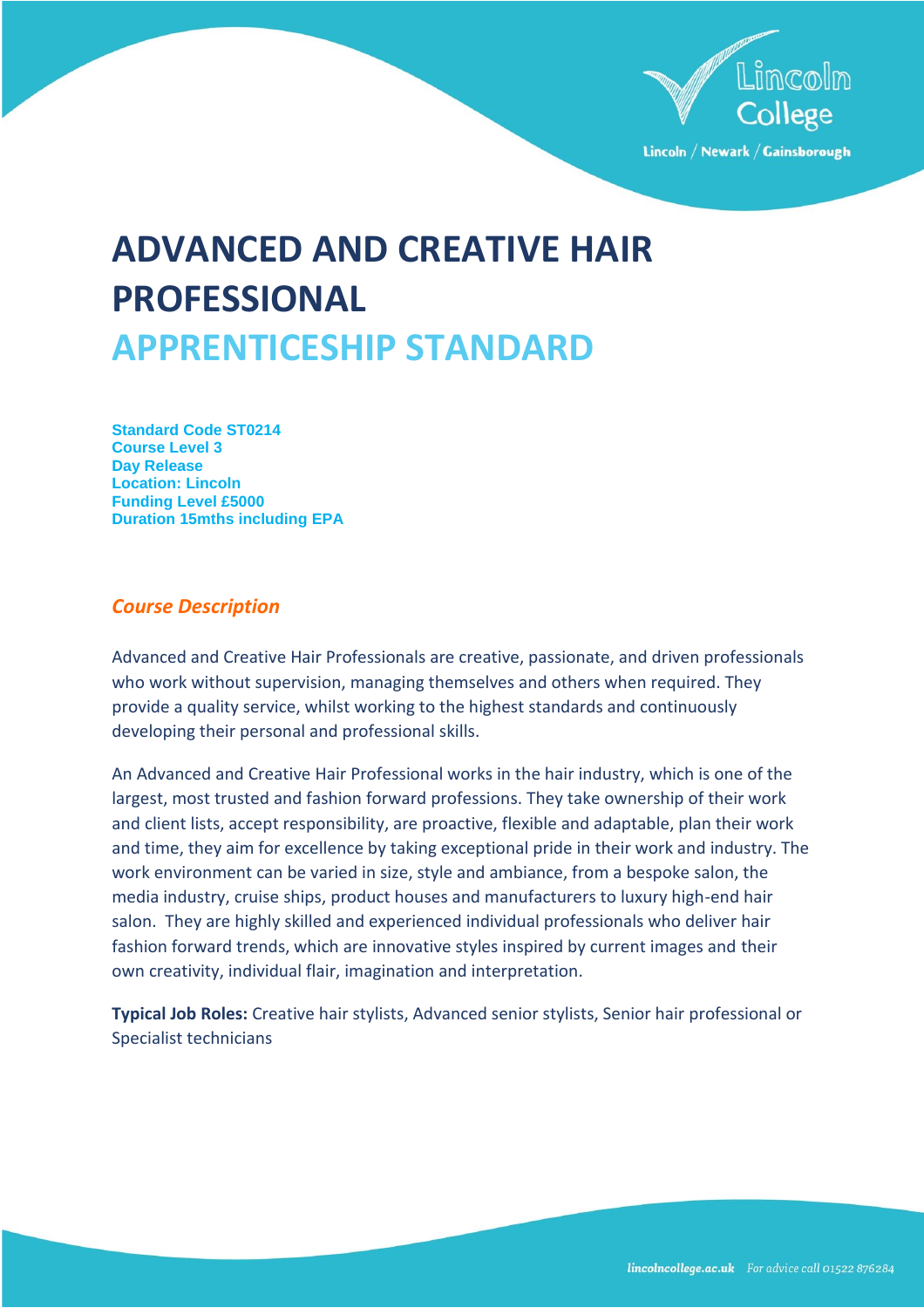# *Off the Job Training*

A key requirement of an Apprenticeship is Off-the-job training. This must make up at least 20% of the apprentice's contracted hours, over the total duration of the apprentice's planned training period. Off-the-job training must be directly relevant to the apprenticeship standard and must take place within the apprentice's normal working hours.

The new learning must be documented and reflected on through the Learner Journal on their e-portfolio.

# *Entry Requirements*

The Apprentice will need to be in a relevant role and show a willingness to undertake the knowledge, skills and behaviours required. They will also need to have Level 2 Maths and English (GCSE at Grade 4/C or above or equivalent) or be prepared to attend a block study period for Maths and English if this is required. Ideally the apprentice will have already completed Hair professional or equivalent qualification.

Apprentices may be required to attend an interview and undertake relevant skills assessments.

Once they have been accepted on to the programme all apprentices will be required to attend a Lincoln College Induction. Apprentices will require access to a tablet/computer to access their e-portfolio.

## *Knowledge, Skills and Behaviours*

#### **KNOWLEDGE**

# **Use fashion forward trends in hair, creative and precision techniques to create a collection of hairstyle looks:**

## **Researches fashion forward trends**

- The principles and stages of planning, researching and developing fashion forward trends, different media types and platforms.
- How to promote fashion forward collection of hairstyle looks using a choice of media to target a specific market, individuals or groups.
- How a collection of hairstyle looks can be used to promote individuals and salons.
- The legal responsibilities when using images.

#### **Create a collection of hairstyle looks**

- How to create the collection of hairstyle looks using a range of models and methods of recording the collection.
- Health & safety legislation, safe working practices and effective communication related to creating a collection of hairstyle looks.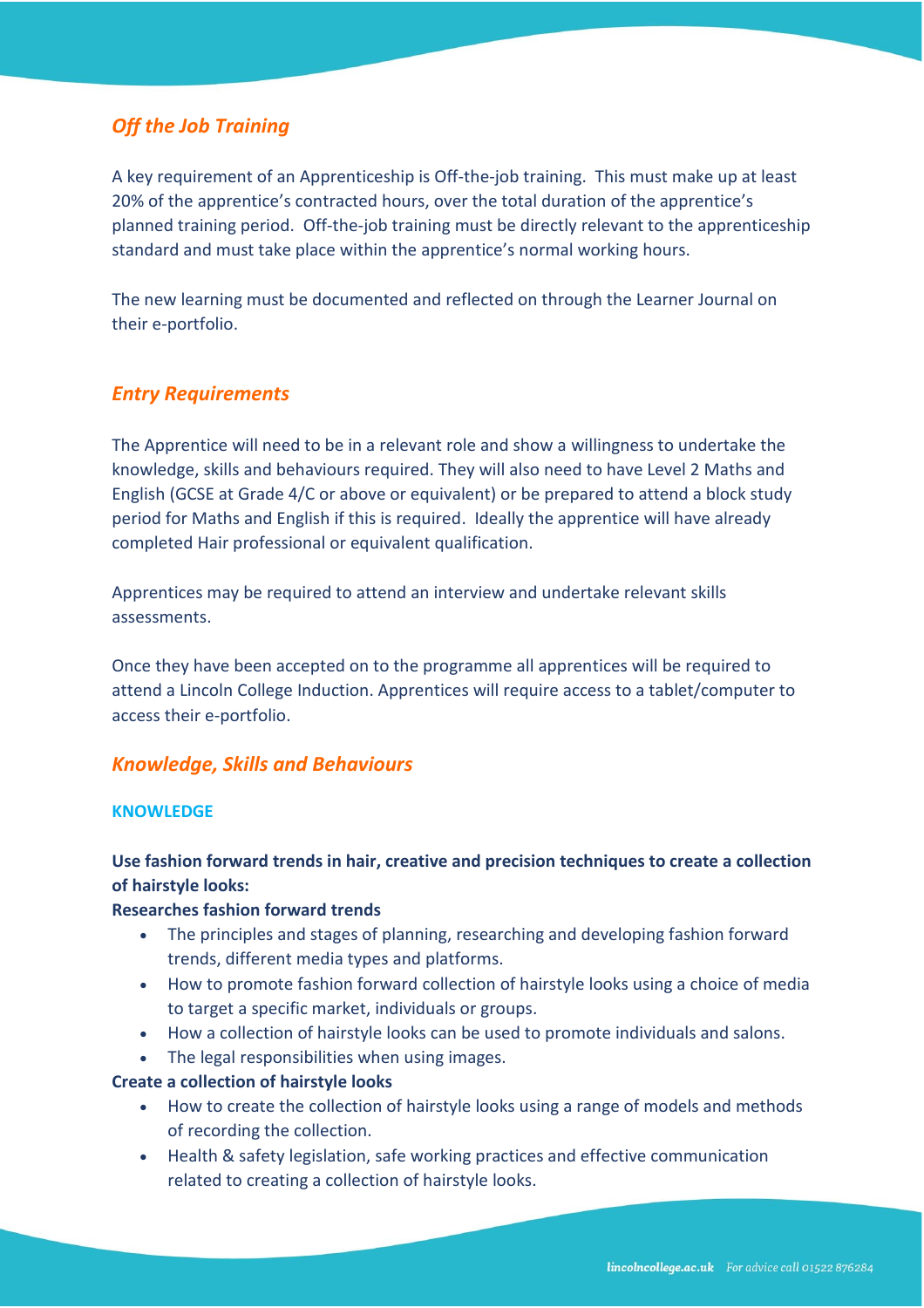- How to complete an in-depth complex analysis of the client hair.
- The influencing factors and individual characteristics which need to be considered when collection of hairstyle looks.
- How to create the collection of hairstyle looks using a range of models and methods of recording the collection

## **Sectioning and cutting guidelines**

- How and when to use sectioning and cutting guidelines.
- Different sectioning patterns to create round, square, triangular shapes

# **Precision and personalised cutting techniques**

- for example**:** Geometric, asymmetric, disconnection, A line bob/inverted bob.
- Cutting techniques to include: graduating, layering, thinning, tapering, club cutting, freehand, advanced texturizing (slide cutting, channel cutting, point cutting, slicing), undercutting, disconnecting razor cutting, close cutting (scissor or clipper over comb, fading, neckline shapes) precision cutting (solid edge and zero elevation), clipper work.
- Preparation, fashion styling, dressing and finishing techniques that can be used to create the look.
- The use of products, tools and equipment in accordance with legal requirements, manufacturers' instructions and salon policy

## **Present a collection of hair looks**

- The process of evaluating the success of the final collection using appropriate evaluation tools to demonstrate the effectiveness and success.
- Methods of presenting showcasing and promoting the collection of hairstyle looks internally using a visual medium.

## **Smoothing and Strengthening services**

## **Client consultation**

- Health & safety legislation, safe working practices and effective communication related to smoothing and strengthening services.
- How to complete an in-depth complex analysis of the client hair and scalp for smoothing and strengthening services.

## **Smoothing and Strengthening**

- The scientific principles of smoothing and strengthening systems.
- The different factors that can impact smoothing and strengthening services.
- Legal requirements and manufacturer's instructions relating to smoothing and strengthening services.
- The types of smoothing and strengthening systems, products, tools and equipment, their application, and removal.
- The considerations to be taken when smoothing and strengthening hair.
- The types of problems that may occur during the smoothing and strengthening service.
- Maintenance and aftercare including future services and products.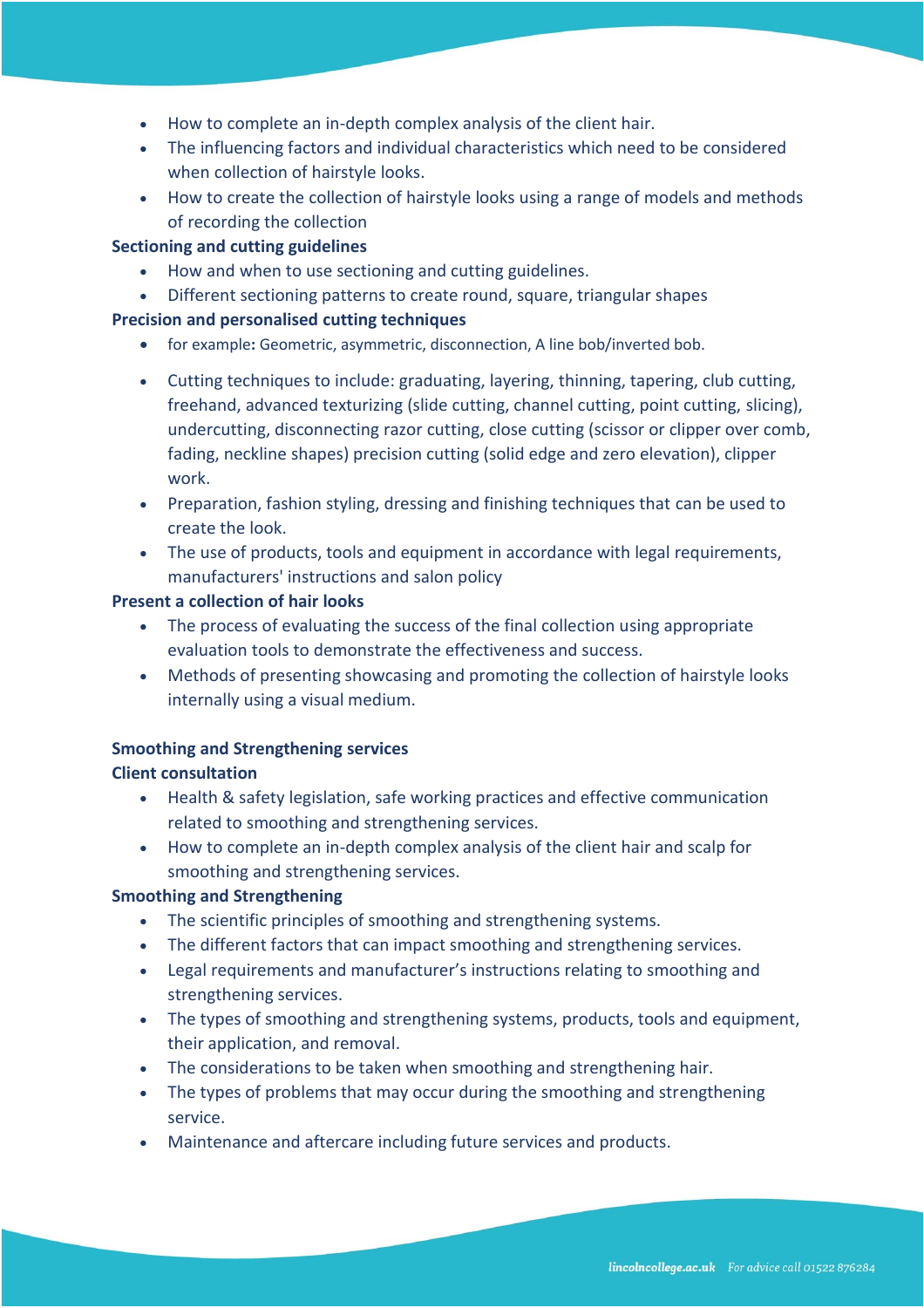#### **Advanced creative colour conversion**

#### **Client Consultation**

- Health & safety legislation, safe working practices and effective communication related to creative colour conversion.
- The scientific principles of hair colour conversion services.
- Relevant tests.
- How to complete an in-depth complex consultation for advanced creative Colour conversion.
- The different factors that can impact hair colour conversion services.
- Why it is important to consider the effects of the client's hair and scalp health and condition when deciding on products, techniques and services used.
- The factors to be taken into account when planning and agreeing the creative colour conversion service and course of action.
- Legal requirements and manufacturer's instructions relating to creative and advanced colour conversion.
- The considerations to be taken into account when applying creative colour conversion techniques.

## **Creative Colour conversion**

- The specialist products and techniques used in hair colour conversion services to include: the types of tools, materials, equipment, sectioning techniques, application techniques and how and when to use them.
- How and why pre and post treatments should be used when carrying out colour conversion services.
- The reasons for pre-softening and pre-pigmenting hair.
- How to create tone, shading and blending.
- Bespoke creative colour formulation, sectioning and application techniques.

## **Advanced colour conversion (correction)**

- Methods of applying and removing colour products.
- Methods of pre-softening and pre-pigmenting hair.
- How to remove artificial colour/ bands of colour.
- How to recolour hair previously treated with lighteners using pre-pigmentation and permanent colour/ that has had artificial colour removed.
- The importance of restoring the hair's pH balance after the colour correction service.
- The types and causes of colour correction problems that may occur during processing and how to rectify them.
- How to correct highlights and lowlights whilst retaining a highlight and lowlight effect.
- How to use creative sectioning techniques to personalise the colour result and enhance the finished look.
- Products, tools and equipment used in advanced colour conversion (correction)
- The considerations to be taken into account when using advanced colour conversion techniques.
- Maintenance and aftercare including future services and products.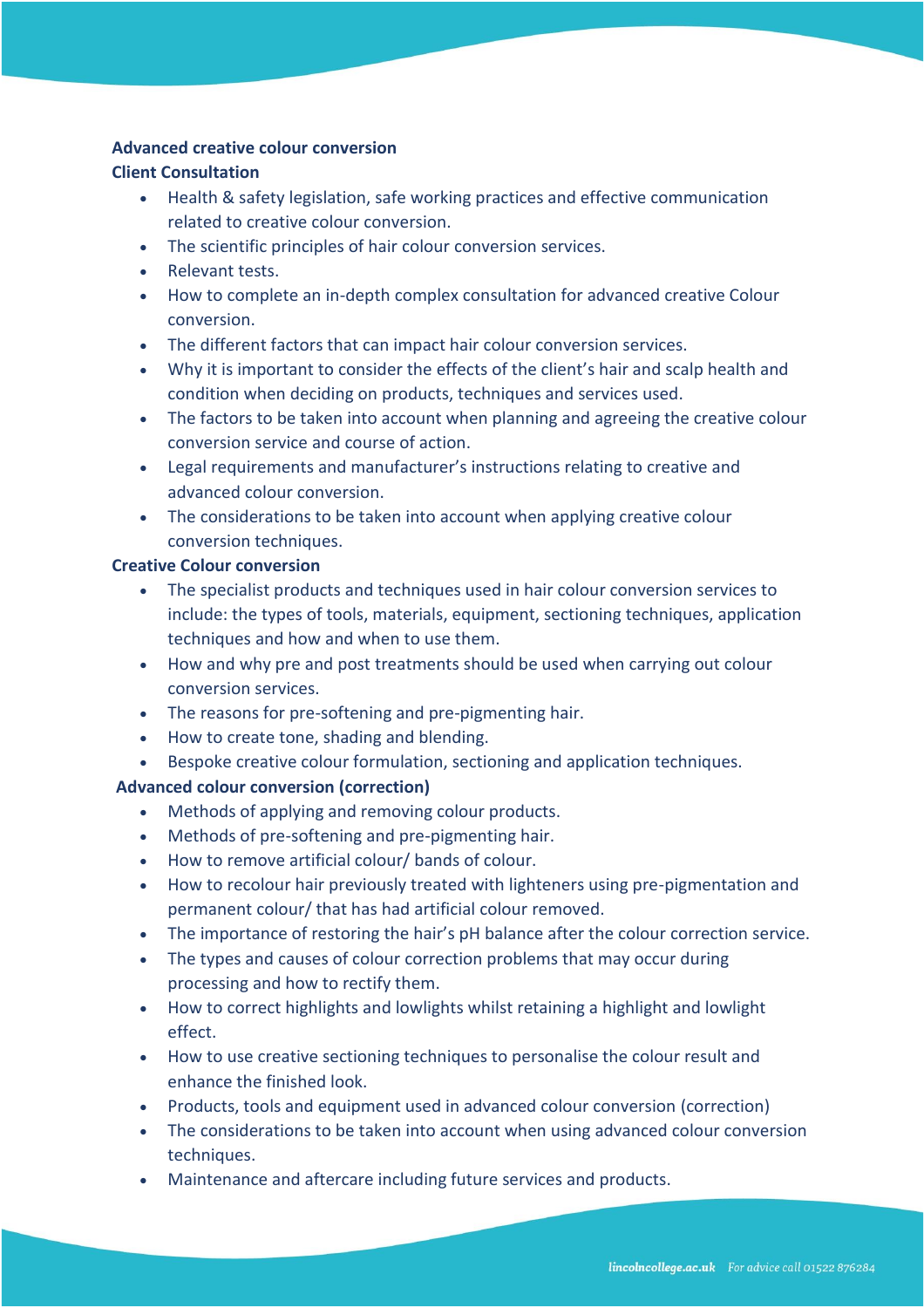## **SKILLS**

**Use fashion forward trends in hair, creative and precision techniques to create a collection of hairstyle looks:**

## **Researches fashion forward trends**

- Research fashion trends using the results to plan, design, create, produce and present a fashion forward hairstyle collection, identifying the purpose and message of the given collection.
- Analyse factors influencing the design and creation of the collection of hairstyle looks including the target audience.

# **Create a collection of hairstyle looks**

- Carry out in-depth consultation and complex analysis of the client hair to plan, create and style the collection of hairstyle looks.
- Maintain effective and safe methods of working and effective communication whilst creating the collection of hair looks.
- Use and adapt a range of technical skills to create a collection of hairstyle looks using:
	- o sectioning and cutting guidelines to achieve the required look.
	- o precision and personalised cutting techniques tailored to suit individual characteristics.
	- o creative finishing and dressing techniques.
	- o advanced creative colouring.
- Use a range of products, tools and equipment in accordance with legal requirements, manufacturers' instructions and salon policy.

## **Present a collection of hair looks**

- Present and promote the collection internally using a visual medium.
- Evaluate the results of the collection against the research results to improve further practice.

## **Smoothing and Strengthening services:**

## **Client consultation**

- Maintain effective and safe methods of working and effective communication whilst completing smoothing and strengthening services.
- Carry out in-depth complex analysis of the client hair and scalp to plan and agree the smoothing and strengthening services.

## **Smoothing and Strengthening**

- Use and apply products, tools and equipment, to smooth and strengthen clients' hair to the degree of straightness required.
- Resolve problems that may occur during and after the hair smoothing and strengthening process. Use a range of products, tools and equipment in accordance with legal requirements, manufacturers' instructions and salon policy.
- Evaluate the results of the service and provide advice on future services and products.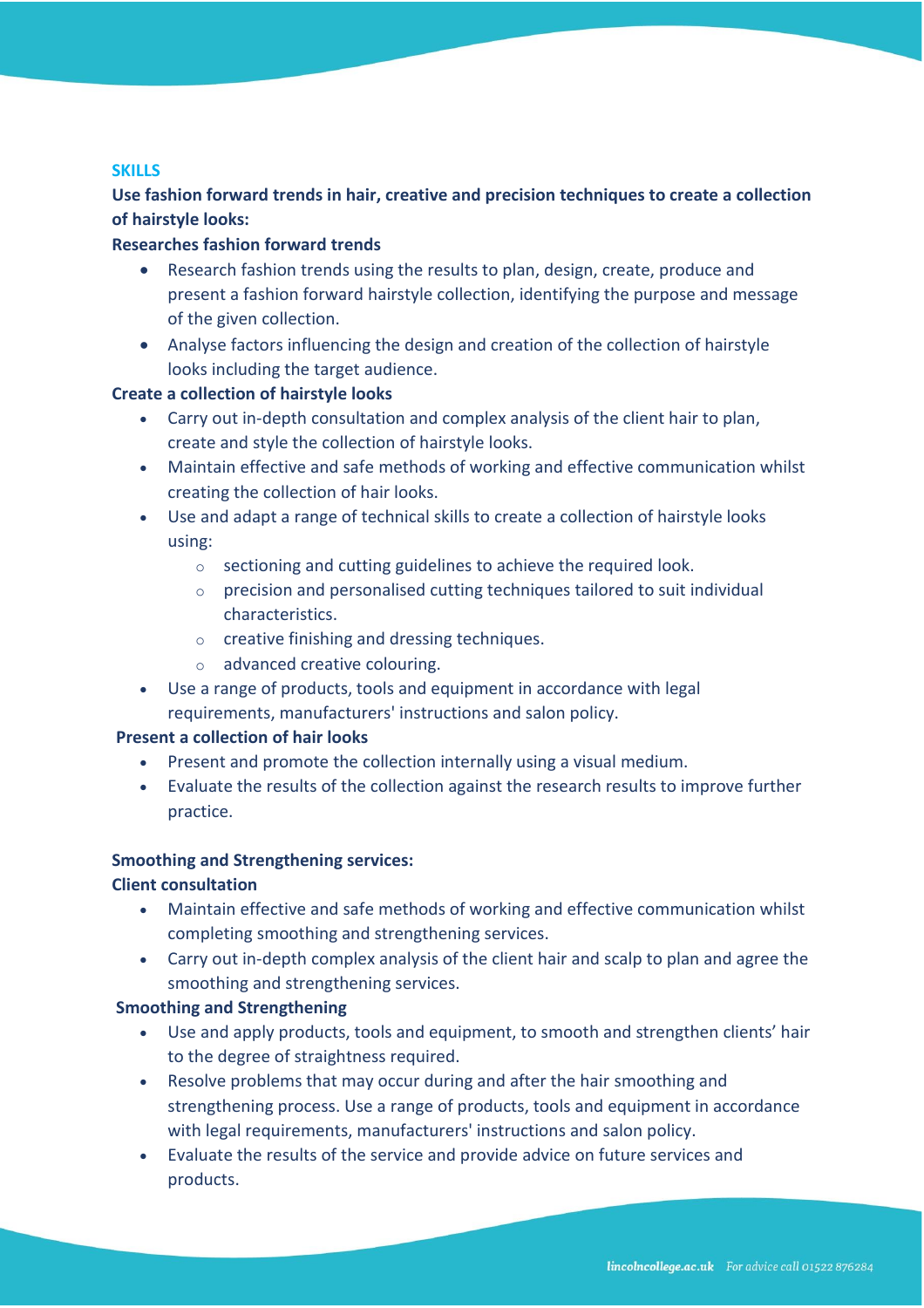#### **Advanced creative colour conversion:**

## **Client Consultation**

- Maintain effective and safe methods of working and effective communication whilst completing Creative colour conversion services.
- Carry out tests and an in-depth complex consultation of the client hair and scalp to plan and agree the creative colour conversion service.
- Analyse factors influencing the selection of the colour conversion technique used.

## **Creative Colour conversion**

- Provide a creative colour conversion service to change the depth and tone of the hair in accordance with legal requirements and manufacturer's instructions.
- Creative Colour conversion services to include:
	- o Using creative sectioning techniques to personalise the colour result and enhance the finished look.
	- o Toning through bespoke creative formulation, colour blending/shading.
- Resolve problems that may occur during creative colour conversion service.

## **Advanced colour conversion (correction)**

- Removing artificial colour.
- Removing bands of colour.
- Recolouring hair treated with lightener. Using pre-pigmentation and colour.
- recolouring hair that has had artificial colour removed
- correcting highlights and lowlights.
- Uses and applies the products, tools and equipment, in accordance with legal requirements, manufacturers' instructions and salon policy.

## **Products**

- Semi- permanent, quasi (mildly oxidising), permanent colour, pre-lighteners, colour removers for artificial colour.
- Complete and evaluate the results of the service and provide advice on future services, aftercare and products.

## **BEHAVIOURS**

The following behaviours underpin the delivery of services for Advanced and Creative Hair Professionals ensuring that clients/customers receive a positive impression of the organisation and the individual.

#### **Facilitates safe working practices**

• Ensures safety of self and others, challenges safety issues.

## **Problem solving**

• works to identify and ensure root causes are resolved, demonstrating a tenacious approach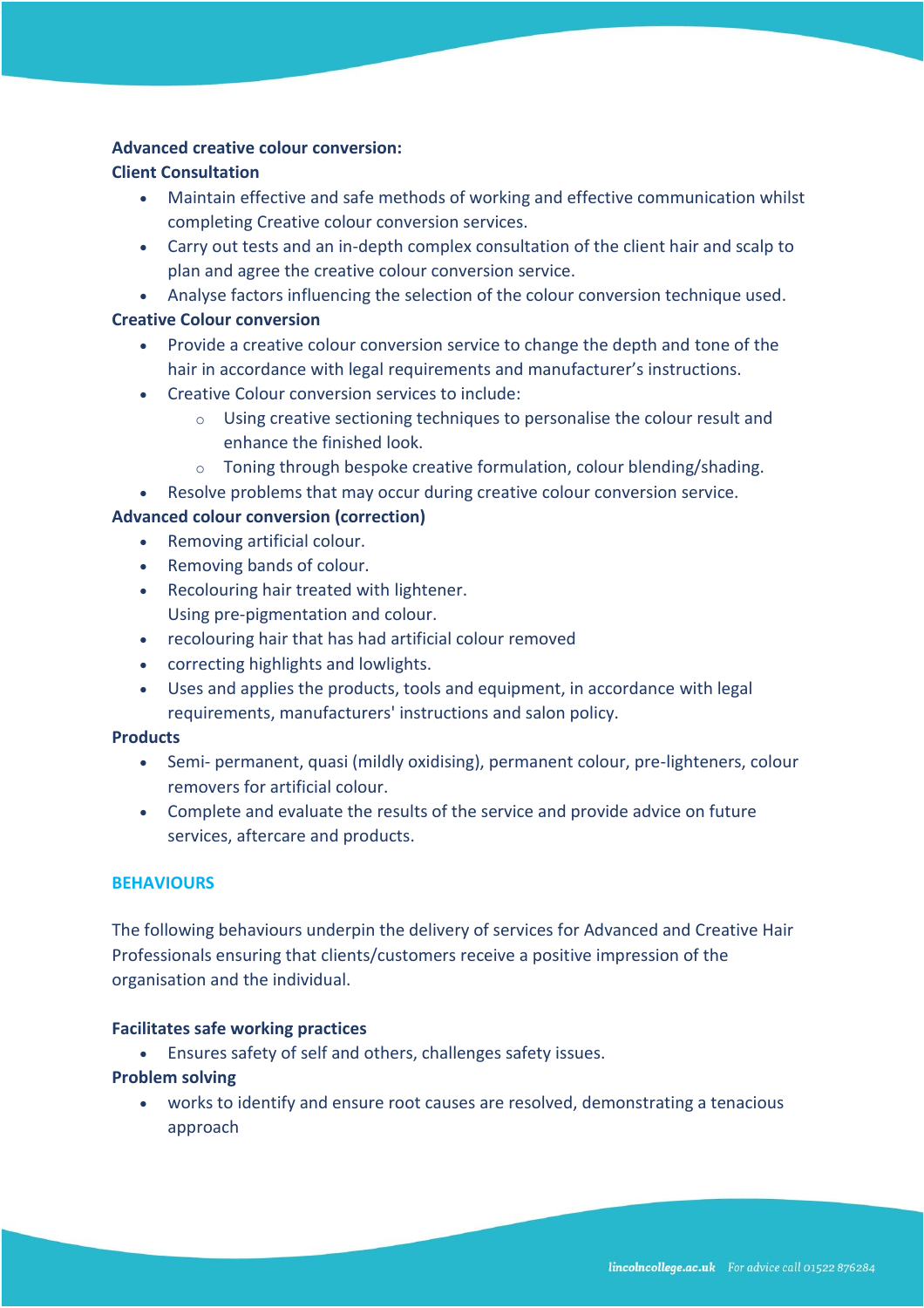#### **Flexible and adaptable**

- Flexibility to changing working environment and demands.
- Demonstrates and encourages curiosity to foster new ways of thinking and working

#### **Creativity**

• Demonstrates individual flair and imagination using fashion forward trends in hair and approaches to their work.

#### **Professional Development**

- Promote own professional development.
- Embraces continual development and improvement.

# *Assessment*

Assessment is done through a combination of practical tasks, written assignments, oral discussions and online tests throughout the programme. To ensure that we can support you to meet these, we will complete an in-depth initial skills analysis to ensure that we can tailor our delivery to meet these unique requirements. We will then use the most relevant delivery methods to support your learners which include:

- One to one coaching from a dedicated, professional tutor allocated to the learner for the duration of the programme.
- Work based assignments and projects.
- Job shadowing and mentoring.
- Employer led technical training.
- Independent learning and research.

Attendance at College is one day a week. Your apprentice will be continually formatively assessed through practical work on paying clients in your Salon and at College

# *End Point Assessment*

There will be an End Point Assessment (EPA) as the final stage of an Apprenticeship. The Apprentice must demonstrate their learning to an independent end point assessor and the overall grade available is distinction, pass or fail.

The assessment methods need to be delivered in the following order: Knowledge Test first, and then Observation and questioning and Professional Discussion, which can be carried out in either order. The reason for this order is: The Knowledge Test must be successfully completed, and a pass grade achieved, before progressing to complete the Observation and questioning and Professional Discussion. This is to ensure the apprentice has the critical health and safety knowledge without which it would be unsafe for the apprentice to complete a service on a live client. The Observation and questioning and the Professional Discussion can be taken in any order and must be taken on the same day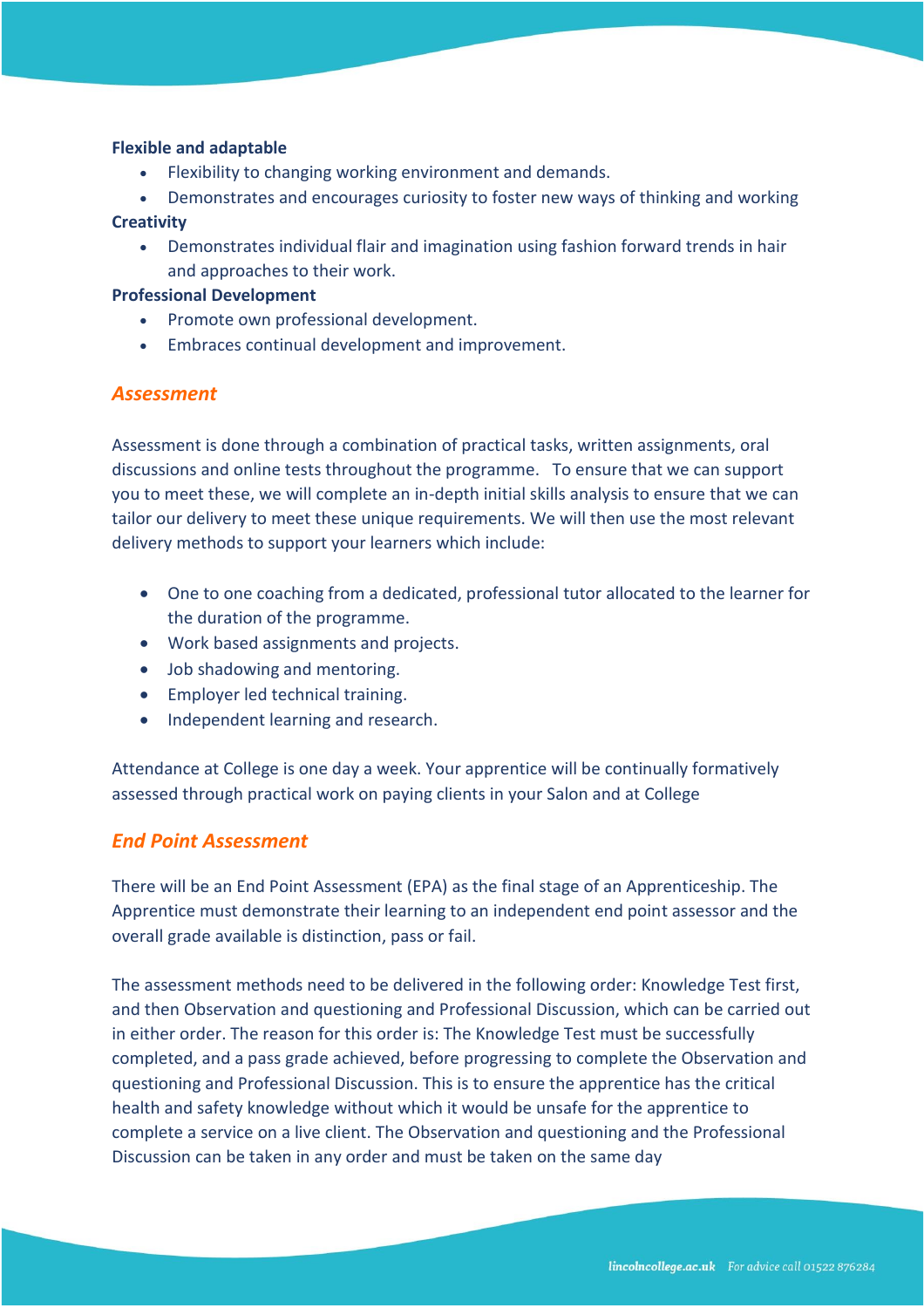## **Methods of assessments for this standard are:**

#### **Knowledge Test**

The Knowledge Test is an accurate way to test the apprentice's underpinning knowledge that may not naturally occur in other assessment methods.

Test Format: The test is computer based. It will consist of 40 questions. These questions will consist of closed response questions (i.e. multiple-choice questions)

## **Observation and questioning**

Apprentices must be observed by an independent assessor completing work in their normal workplace, in which they will demonstrate the KSBs assigned to this assessment method. The EPAO will arrange for the Observation and questioning to take place in consultation with the employer.

The apprentice will undertake two services:

1. create one precision cut and finish from their personal collection of hair style looks.

2. complete one advanced creative colour conversion service on previously coloured hair.

The observation and questioning should take five hours.

## **Professional discussion**

This assessment will take the form of a professional discussion, which must be appropriately structured to draw out the best of the apprentice's competence and excellence and cover the KSBs assigned to this assessment method. It will involve questions that will focus on coverage of prior learning or activity and problem solving. The professional discussion can take place in any of the following:

- employer's premises
- a suitable venue selected by the EPAO (e.g. a training provider's premises).

The rationale for this assessment method is: The occupation involves extensive practical activity; a professional discussion will allow some KSBs which may not naturally occur in every workplace or may take too long to observe to be assessed and the assessment of a disparate set of KSBs. The apprentice will use the Collection of hairstyle looks to support the professional discussion. The Collection of hairstyle looks is not assessed or graded by the Independent assessor but is used to inform the professional discussion. The professional discussion must last for 45 minutes.